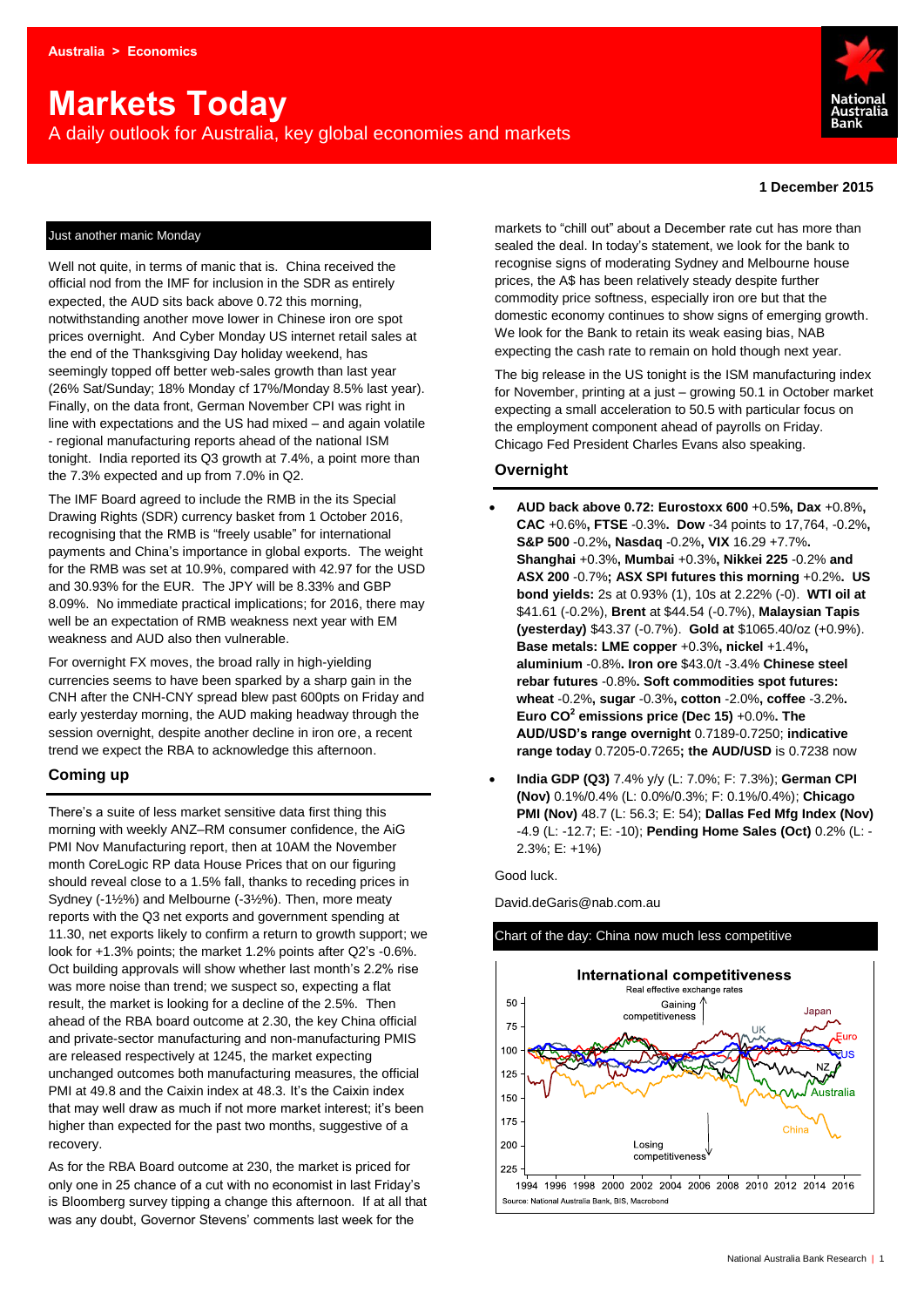

|                              | <b>Foreign Exchange</b> |        |         |                                       |                                |          |        | <b>Equities</b> |                      |             |                          | <b>Commodities*</b> |                                   |         |        |
|------------------------------|-------------------------|--------|---------|---------------------------------------|--------------------------------|----------|--------|-----------------|----------------------|-------------|--------------------------|---------------------|-----------------------------------|---------|--------|
|                              |                         |        |         | <b>Indicative 24hr</b><br>ranges (**) |                                | Other FX |        |                 | <b>Major Indices</b> |             |                          |                     |                                   | Last    | % day  |
|                              | Last                    | % chge | Low     | High                                  |                                | Last     | % chge |                 |                      | Last        | % day                    | % year              | Oil (Brent)                       | 44.54   | $-0.7$ |
| <b>AUD</b>                   | 0.7237                  | 0.6    | 0.7170  | 0.7250                                | <b>HKD</b>                     | 7.7531   | 0.0    |                 | Dow                  | 17,764      | $-0.2$                   | $-0.4$              | Oil (WTI)                         | 41.61   | $-0.2$ |
| <b>NZD</b>                   | 0.6587                  | 0.5    | 0.6544  | 0.6592                                | CNY                            | 6.3969   | 0.0    |                 | S&P 500              | 2,086       | $-0.2$                   | 0.9                 | Oil (Tapis)                       | 43.37   | $-0.7$ |
| <b>EUR</b>                   | 1.0573                  | 0.0    | 1.0558  | 1.0587                                | SGD                            | 1.4101   | $-0.2$ |                 | Nasdag               | 5,115       | $-0.2$                   | 6.7                 | Gold                              | 1065.40 | 0.9    |
| <b>GBP</b>                   | 1.5065                  | 0.3    | 1.4994  | 1.5068                                | <b>IDR</b>                     | 13,868   | 0.2    |                 | <b>VIX Index</b>     | 16.29       | 7.7                      | 22.2                | <b>CRB</b>                        | 182.54  | $-0.4$ |
| JPY                          | 123.09                  | 0.1    | 122.99  | 123.35                                | <b>THB</b>                     | 35.81    | $-0.1$ |                 | <b>FTSE</b>          | 6,356       | $-0.3$                   | $-5.5$              | <b>GS Metals</b>                  | 244.5   | $-0.1$ |
| CAD                          | 1.3349                  | $-0.2$ | 1.3312  | 1.3387                                | <b>KRW</b>                     | 1.159    | 0.1    |                 | <b>DAX</b>           | 11.382      | 0.8                      | 14.0                | Aluminium                         | 1446    | $-0.8$ |
| AUD/EUR                      | 0.6847                  | 0.4    |         |                                       | <b>TWD</b>                     | 32.63    | $-0.1$ |                 | CAC <sub>40</sub>    | 4,958       | 0.6                      | 12.9                | Copper                            | 4586    | 0.3    |
| AUD/JPY                      | 89.07                   | 0.5    |         |                                       | PHP                            | 47.16    | $-0.1$ |                 | Nikkei               | 19,747      | $-0.7$                   | 12.3                | Nickel                            | 8900    | 1.4    |
| AUD/GBP                      | 0.4804                  | 0.1    |         |                                       | CHF                            | 1.03     | $-0.2$ |                 | Shanghai             | 3,445       | 0.3                      | 28.6                | Zinc                              | 1563    | 0.9    |
| AUD/NZD                      | 1.0987                  | $-0.1$ |         |                                       | <b>SEK</b>                     | 8.72     | 0.1    |                 | Hang Seng            | 21,996      | $-0.3$                   | $-5.9$              | Ch. steel                         | 1624    | $-0.8$ |
|                              |                         |        |         |                                       |                                |          |        |                 | ASX 200              | 5.167       | $-0.7$                   | $-0.8$              | Iron ore                          | 43.0    | $-3.4$ |
|                              |                         |        |         |                                       |                                |          |        |                 |                      |             |                          |                     | St. coal                          | 53.1    | 0.0    |
| <b>Interest Rates</b>        |                         |        |         |                                       |                                |          |        |                 |                      |             | <b>Overnight Futures</b> |                     | Wheat Chic.                       | 484.0   | $-0.2$ |
| <b>Indicative Swap Rates</b> |                         |        |         |                                       | <b>Benchmark 10 Year Bonds</b> |          |        |                 |                      |             |                          |                     | Sugar                             | 14.93   | $-0.3$ |
|                              | Cash                    | 3mth   | 2Yr     | 10Yr                                  |                                | Last     | chge   | Sprd            |                      |             | Last                     | Chge                | Cotton                            | 62.64   | $-2.0$ |
| <b>USD</b>                   | 0.25                    | 0.41   | 1.00    | 2.07                                  | USD <sub>10</sub>              | 2.22     | 0.00   |                 |                      | Australia   |                          |                     | Coffee                            | 119.7   | $-3.2$ |
| <b>AUD</b>                   | 2.00                    | 2.27   | 2.16    | 2.99                                  | <b>AUD 10</b>                  | 2.86     | 0.02   | 0.64            |                      | 3 mth bill  | 97.75                    | $-0.01$             |                                   |         |        |
| <b>NZD</b>                   | 2.75                    | 2.85   | 2.72    | 3.54                                  | NZD <sub>10</sub>              | 3.54     | 0.01   | 1.33            |                      | 3 Yr bond   | 97.9                     | 0.00                | CO <sub>2</sub> Emissions - Euros |         |        |
| <b>EUR</b>                   | 0.05                    | 0.06   | $-0.13$ | 0.85                                  | CAD <sub>10</sub>              | 1.58     | 0.01   | $-0.64$         |                      | 10 Yr bond  | 97.12                    | $-0.01$             |                                   | Last    | % day  |
| <b>GBP</b>                   | 0.50                    | 0.57   | 0.94    | 1.83                                  | <b>EUR 10</b>                  | 0.47     | 0.01   | $-1.74$         |                      | $3/10$ sprd | 0.79                     | 0.01                | Dec-2015                          | 8.58    | 0.0    |
| JPY                          | 0.10                    | 0.07   | 0.10    | 0.46                                  | <b>GBP 10</b>                  | 1.83     | 0.01   | $-0.39$         |                      | <b>SPI</b>  | 12.0                     | 0.2                 | Dec-2016                          | 8.65    | 0.0    |
| CAD                          | 0.50                    | 1.17   | 0.89    | 1.89                                  | <b>JPY 10</b>                  | 0.31     | 0.00   | $-1.91$         |                      |             |                          |                     | Dec-2017                          | 8.75    | 0.0    |

Please note the high/low FX rates are only an indication. Please refer to your National Dealer for confirmation.

\* All near futures contracts, except CRB. GS Metals is Goldman Sachs industrial metals index. Metals prices are CME. Emissions: ICE Dec contracts, Euros

\*\* These are indicative ranges over the past 24 hours; please confirm rates with your NAB dealer

Last is around 6:30am Sydney

Source: Bloomberg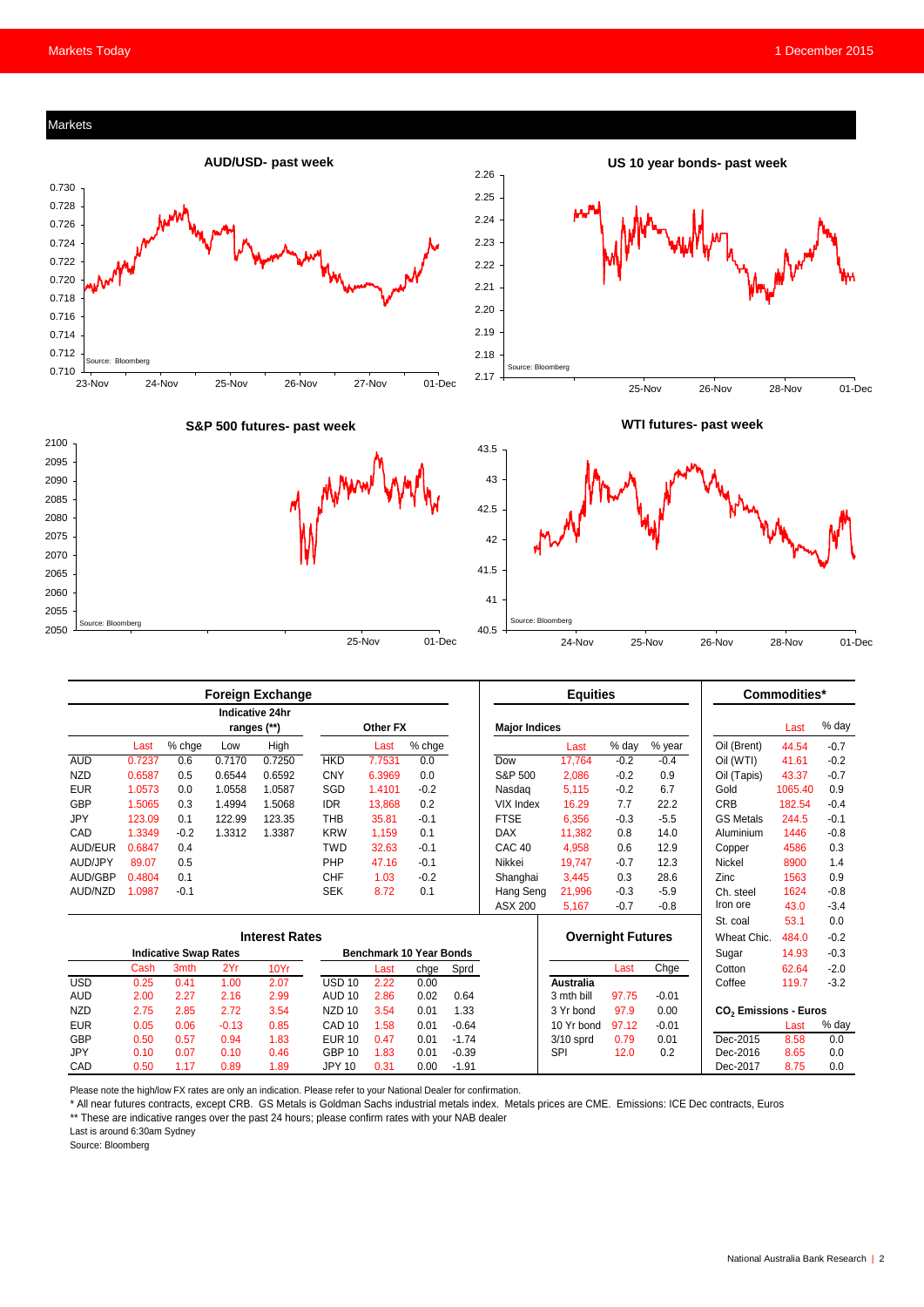# Calendar

|        | <b>Country Economic Indicator</b><br>Tuesday, 1 December 2015                           | Period                     | <b>Forecast</b> | Consensus              | Actual | <b>Previous</b>      | <b>GMT</b>     | <b>AEDT</b>    |
|--------|-----------------------------------------------------------------------------------------|----------------------------|-----------------|------------------------|--------|----------------------|----------------|----------------|
| AU     | Terms of Trade Index QoQ                                                                | 3Q                         | $-2.3$          | $-2.6$                 |        | 1.3                  | 21.45          | 8.45           |
|        | ANZ Roy Morgan Weekly Consumer Confidence Index                                         | Nov-29                     |                 |                        |        | 114.5                | 22.30          | 9.30           |
|        | AiG Perf of Mfa Index                                                                   | Nov                        |                 |                        |        | 50.2                 | 22.30          | 9.30           |
|        | CoreLogic RP Data House Px MoM                                                          | Nov                        |                 |                        |        | 0.9                  | 23.00          | 10.00          |
|        | QV House Prices YoY<br><b>Net Exports Contribution to GDP</b>                           | Nov<br>3Q                  | 1.3             | 1.2                    |        | 14<br>$-0.6$         | 23.00<br>0.30  | 10.00<br>11.30 |
|        | BoP Current Account Balance                                                             | 3Q                         |                 | $-17$                  |        | $-19$                | 0.30           | 11.30          |
|        | <b>Building Approvals MoM</b>                                                           | Oct                        | 0.0             | $-2.5$                 |        | 2.2                  | 0.30           | 11.30          |
|        | <b>Building Approvals YoY</b>                                                           | Oct                        | 8.3             | 5.7                    |        | 21.4                 | 0.30           | 11.30          |
|        | <b>Manufacturing PMI</b>                                                                | <b>Nov</b>                 |                 | 49.9                   |        | 49.8                 | 1.00           | 12.00          |
|        | Non-manufacturing PMI                                                                   | <b>Nov</b>                 |                 |                        |        | 53.1                 | 1.00           | 12.00          |
|        | Nikkei Japan PMI Mfg                                                                    | Nov <sub>F</sub>           |                 |                        |        | 52.8                 | 1.35           | 12.35          |
|        | Caixin China PMI Mfg                                                                    | Nov                        |                 | 48.3                   |        | 48.3                 | 1.45           | 12.45          |
|        | Caixin China PMI Composite                                                              | Nov                        |                 |                        |        | 49.9                 | 1.45           | 12.45          |
|        | Caixin China PMI Services                                                               | Nov                        |                 |                        |        | 52                   | 1.45           | 12.45          |
|        | <b>RBA Cash Rate Target</b>                                                             | <b>Dec-01</b>              | $\overline{2}$  | $\overline{2}$         |        | $\overline{2}$       | 3.30           | 14.30          |
|        | Vehicle Sales YoY                                                                       | Nov                        |                 |                        |        | 0.2                  | 5.00           | 16.00          |
|        | Unemployment Change (000's)                                                             | Nov                        |                 | -5                     |        | $-5$                 | 8.55           | 19.55          |
|        | Markit/BME Germany Manufacturing PMI                                                    | Nov <sub>F</sub>           |                 | 52.6                   |        | 52.6                 | 8.55           | 19.55          |
|        | Markit Eurozone Manufacturing PMI                                                       | Nov <sub>F</sub>           |                 | 52.8                   |        | 52.8                 | 9.00           | 20.00          |
|        | Markit UK PMI Manufacturing SA                                                          | Nov                        |                 | 53.6                   |        | 55.5                 | 9.30           | 20.30          |
|        | Bank of England Publishes Financial Stability Report & Press Conference by BoE's Carney |                            |                 |                        |        |                      |                |                |
|        | Unemployment Rate                                                                       | Oct                        |                 | 10.8                   |        | 10.8                 | 10.00          | 21.00          |
|        | GDP MoM / YoY                                                                           | Sep                        |                 |                        |        | 0.1%/0.9%            | 13.30          | 0.30           |
|        | Markit US Manufacturing PMI                                                             | Nov <sub>F</sub><br>Oct    |                 | 52.6<br>0.6            |        | 0.60%                | 14.45<br>15.00 | 1.45<br>2.00   |
|        | <b>Construction Spending MoM</b><br><b>ISM Manufacturing</b>                            | <b>Nov</b>                 |                 | 50.5                   |        | 50.1                 | 15.00          | 2.00           |
|        | Fed's Evans speaks on the Economy and Policy                                            |                            |                 |                        |        |                      | 17.45          | 4.45           |
|        | Fed's Brainard speaks on Lower Neutral Rates in Stanford                                |                            |                 |                        |        |                      | 1.00           | 12.00          |
|        | <b>Wednesday, 2 December 2015</b>                                                       |                            |                 |                        |        |                      |                |                |
|        | Dairy Auction - small increase expected based on Friday's whole-milk futures            |                            |                 |                        |        |                      |                | Early          |
|        | <b>ANZ Commodity Price</b>                                                              | Nov                        | $-5.0$          |                        |        | 6.90%                | 0.00           | 11.00          |
|        | RBA Governor Speaks on "Economic Conditions and Prospects"                              |                            |                 |                        |        |                      | 0.12           | 11.12          |
|        | <b>GDP SA QoQ</b>                                                                       | 3Q                         | 0.8             | 0.7                    |        | 0.20%                | 0.30           | 11.30          |
|        | BoJ's Iwata speaks in Okayama                                                           |                            |                 |                        |        |                      | 1.30           | 12.30          |
|        | Markit/CIPS UK Construction PMI                                                         | Nov                        |                 | 58.5                   |        | 58.8                 | 9.30           | 20.30          |
|        | PPI YoY                                                                                 | Oct                        |                 | $-3.2$                 |        | $-3.10%$             | 10.00          | 21.00          |
|        | CPI Estimate YoY                                                                        | Nov                        |                 | 0.2                    |        |                      | 10.00          | 21.00          |
|        | CPI Core YoY                                                                            | Nov A                      |                 | 1.1                    |        | 1.10%                | 10.00          | 21.00          |
|        | <b>MBA Mortgage Applications</b>                                                        | <b>Nov-27</b>              |                 |                        |        |                      | 12.00          | 23.00          |
|        | Fed's Lockhart speaks on the US Economy                                                 |                            |                 |                        |        |                      |                |                |
|        | ADP Employment Change                                                                   | Nov                        |                 | 190                    |        | 182k                 | 13.15          | 0.15           |
|        | Nonfarm Productivity                                                                    | 3Q F                       |                 | 2.2                    |        | 1.60%                | 13.30          | 0.30           |
|        | Unit Labor Costs<br><b>Bank of Canada Rate Decision</b>                                 | 3Q F<br><b>Dec-02</b>      |                 | 1<br>0.5               |        | 1.40%<br>0.50%       | 13.30<br>15.00 | 0.30<br>2.00   |
|        | Fed's Yellen Speaks to the Economic Club of Washington                                  |                            |                 |                        |        |                      | 16.00          | 3.00           |
|        | U.S. Federal Reserve Releases Beige Book                                                |                            |                 |                        |        |                      | 19.00          | 6.00           |
|        | Fed's Williams speaks on Economic Outlook                                               |                            |                 |                        |        |                      | 20.40          | 7.40           |
|        | Thursday, 3 December 2015                                                               |                            |                 |                        |        |                      |                |                |
|        | Value of All Buildings SA QoQ                                                           | 3Q                         | 1.0             | 1.8                    |        | 1.6%                 | 21.45          | 8.45           |
|        | AiG Perf of Services Index                                                              | Nov                        |                 |                        |        | 48.9                 | 22.30          | 9.30           |
|        | <b>Trade Balance</b>                                                                    | Oct                        | $-2400$         | $-2600$                |        | $-2317m$             | 0.30           | 11.30          |
|        | Nikkei Japan PMI Services                                                               | Nov                        |                 |                        |        | 52.2                 | 1.35           | 12.35          |
|        | BoJ's Kiuchi speaks in Tokyo                                                            |                            |                 |                        |        |                      | 6.30           | 17.30          |
|        | Markit Germany Services PMI                                                             | Nov F                      |                 | 55.6                   |        |                      | 8.55           | 19.55          |
|        | Markit Eurozone Services PMI                                                            | Nov <sub>F</sub>           |                 | 54.6                   |        |                      | 9.00           | 20.00          |
|        | Official Reserves Changes                                                               | Nov                        |                 |                        |        | \$16m                | 9.30           | 20.30          |
|        | Markit/CIPS UK Services PMI                                                             | Nov                        |                 | 55                     |        | 54.9                 | 9.30           | 20.30          |
|        | Retail Sales MoM / YoY                                                                  | Oct                        |                 |                        |        | $-0.1\%/2.9\%$       | 10.00          | 21.00          |
|        | <b>ECB Main Refinancing Rate</b>                                                        | $Dec-03$                   |                 | 0.05                   |        | 0.05%                | 12.45          | 23.45          |
|        | <b>ECB Deposit Facility Rate</b>                                                        | <b>Dec-03</b>              |                 | $-0.3$                 |        | $-0.20%$             | 12.45          | 23.45          |
|        | Initial Jobless Claims<br>Markit US Services PMI                                        | Nov-28<br>Nov <sub>F</sub> |                 | 270                    |        |                      | 13.30          | 0.30           |
|        | <b>Bloomberg Consumer Comfort</b>                                                       | Nov-29                     |                 | 56.7                   |        |                      | 14.45<br>14.45 | 1.45<br>1.45   |
|        | Fed's Yellen appears before Congressional Joint Economic Committee                      |                            |                 |                        |        |                      |                |                |
|        | <b>Factory Orders</b>                                                                   | Oct                        |                 | 1.4                    |        | $-1.00%$             | 15.00          | 2.00           |
|        | Factory Orders Ex Trans                                                                 | Oct                        |                 |                        |        | $-0.60%$             | 15.00          | 2.00           |
|        | Cap Goods Orders Nondef Ex Air                                                          | Oct F                      |                 |                        |        |                      | 15.00          | 2.00           |
|        | <b>ISM Non-Manf. Composite</b>                                                          | <b>Nov</b>                 |                 | 58                     |        | 59.1                 | 15.00          | 2.00           |
|        | Friday, 4 December 2015                                                                 |                            |                 |                        |        |                      |                |                |
|        | <b>Retail Sales MoM</b>                                                                 | Oct                        | 0.2             | 0.4                    |        | 0.40%                | 0.30           | 11.30          |
|        | Labor Cash Earnings YoY                                                                 | Oct                        |                 | 0.4                    |        | 0.60%                | 1.30           | 12.30          |
|        | Consumer Confidence Index                                                               | Nov                        |                 | 41.7                   |        | 41.5                 | 5.00           | 16.00          |
|        | Markit Germany Construction PMI                                                         | Nov                        |                 |                        |        | 51.8                 | 8.30           | 19.30          |
|        | Markit Germany Retail PMI                                                               | Nov                        |                 |                        |        | 52.4                 | 9.10           | 20.10          |
|        | Halifax House Prices MoM                                                                | Nov                        |                 |                        |        | 1.10%                | 13.00          | 0.00           |
|        | Int'l Merchandise Trade                                                                 | Oct                        |                 | $-1.6$                 |        | $-1.73b$             | 13.30          | 0.30           |
|        | <b>Change in Nonfarm Payrolls</b>                                                       | <b>Nov</b>                 |                 | 200                    |        | 271k                 | 13.30          | 0.30           |
|        | Net Change in Employment                                                                | Nov                        |                 | $-12.5$                |        | 44.4k                | 13.30          | 0.30           |
|        | <b>Unemployment Rate</b>                                                                | <b>Nov</b>                 |                 | 5 <sub>5</sub><br>65.9 |        | 5.00%<br>66          | 13.30          | 0.30           |
|        | <b>Participation Rate</b>                                                               | Nov                        |                 |                        |        |                      | 13.30          | 0.30           |
|        |                                                                                         | Nov                        |                 | 0.2%/2.3%              |        | 0.4%/2.5%<br>62.40%  | 13.30          | 0.30           |
|        | Average Hourly Earnings MoM / YoY                                                       |                            |                 | $-40.5$                |        | $-$40.81b$           | 13.30          | 0.30           |
|        | Labor Force Participation Rate                                                          |                            |                 | 53.5                   |        | 53.1                 | 15.00          | 2.00           |
|        | <b>Trade Balance</b>                                                                    | Oct                        |                 |                        |        |                      |                |                |
|        | Ivey Purchasing Managers Index SA                                                       | Nov                        |                 |                        |        |                      |                |                |
|        | <b>Upcoming Central Bank Interest Rate Announcements</b>                                |                            |                 |                        |        |                      |                |                |
|        | Australia, RBA                                                                          | 1-Dec                      | 2.00%           | 2.00%                  |        | 2.00%                |                |                |
|        | Europe ECB                                                                              | 3-Dec                      |                 |                        |        | 0.05%                |                |                |
|        | Canada, BoC                                                                             | 3-Dec                      |                 |                        |        | 0.50%                |                |                |
|        | New Zealand, RBNZ                                                                       | 10-Dec                     | 2.50%           | 2.50%                  |        | 2.75%                |                |                |
| UK BOE | <b>US Federal Reserve</b>                                                               | 10-Dec<br>17-Dec           |                 |                        |        | 0.50%<br>$0 - 0.25%$ |                |                |